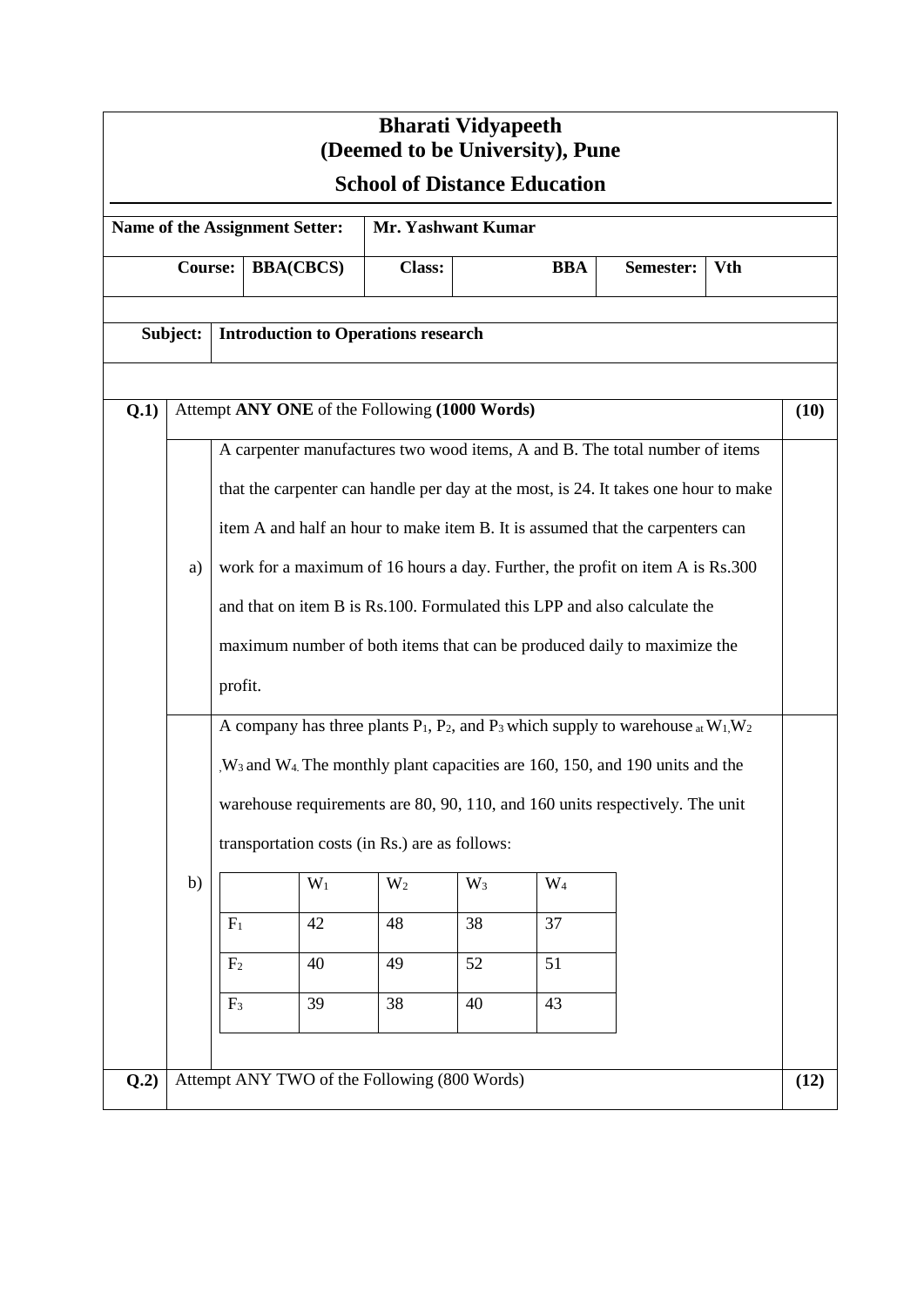|    | The time and cost estimates and precedence relationship of the different                                                                                                                                                                |                           |                 |                |             |       |  |  |
|----|-----------------------------------------------------------------------------------------------------------------------------------------------------------------------------------------------------------------------------------------|---------------------------|-----------------|----------------|-------------|-------|--|--|
|    | activities constituting a project are given below:                                                                                                                                                                                      |                           |                 |                |             |       |  |  |
|    | Activities                                                                                                                                                                                                                              | Immediate                 | Time in         | Week           | Cost in Rs. |       |  |  |
|    |                                                                                                                                                                                                                                         | Predecessor               | Normal          | Crash          | Normal      | Crash |  |  |
|    |                                                                                                                                                                                                                                         | Activities                |                 |                |             |       |  |  |
|    | $\boldsymbol{\mathsf{A}}$                                                                                                                                                                                                               |                           | $\overline{3}$  | $\overline{2}$ | 8000        | 19000 |  |  |
|    | $\overline{B}$                                                                                                                                                                                                                          |                           | $\overline{8}$  | 6              | 600         | 1000  |  |  |
| a) | $\overline{C}$                                                                                                                                                                                                                          | $\, {\bf B}$              | 6               | $\overline{4}$ | 10000       | 12000 |  |  |
|    | ${\bf D}$                                                                                                                                                                                                                               | $\, {\bf B}$              | $\overline{5}$  | $\overline{2}$ | 4000        | 10000 |  |  |
|    | $\overline{\mathrm{E}}$                                                                                                                                                                                                                 | $\mathbf{A}$              | $\overline{13}$ | 10             | 3000        | 9000  |  |  |
|    | $\overline{F}$                                                                                                                                                                                                                          | $\mathbf A$               | $\overline{4}$  | $\overline{4}$ | 15000       | 15000 |  |  |
|    | $\overline{G}$                                                                                                                                                                                                                          | $\overline{\mathrm{F}}$   | $\overline{2}$  | $\mathbf{1}$   | 1200        | 1400  |  |  |
|    | $\overline{H}$                                                                                                                                                                                                                          | C,E,G                     | 6               | $\overline{4}$ | 3500        | 4500  |  |  |
|    | $\mathbf I$                                                                                                                                                                                                                             | $\boldsymbol{\mathrm{F}}$ | $\overline{2}$  | $\mathbf{1}$   | 7000        | 8000  |  |  |
| b) | Draw project network diagram and find the Critical Path.<br>Using graphical method find the maximum value of<br>$Z = 7 X_1 + 10 X_2$ subject to constraints<br>(i) $X_1+X_2 \leq 30000$<br>(ii) $X_2 \le 12000$<br>(iii) $X_1 \ge 6000$ |                           |                 |                |             |       |  |  |
|    | $(iv) X_1 \geq X_2$<br>(v) $X_1, X_2 \ge 0$                                                                                                                                                                                             |                           |                 |                |             |       |  |  |